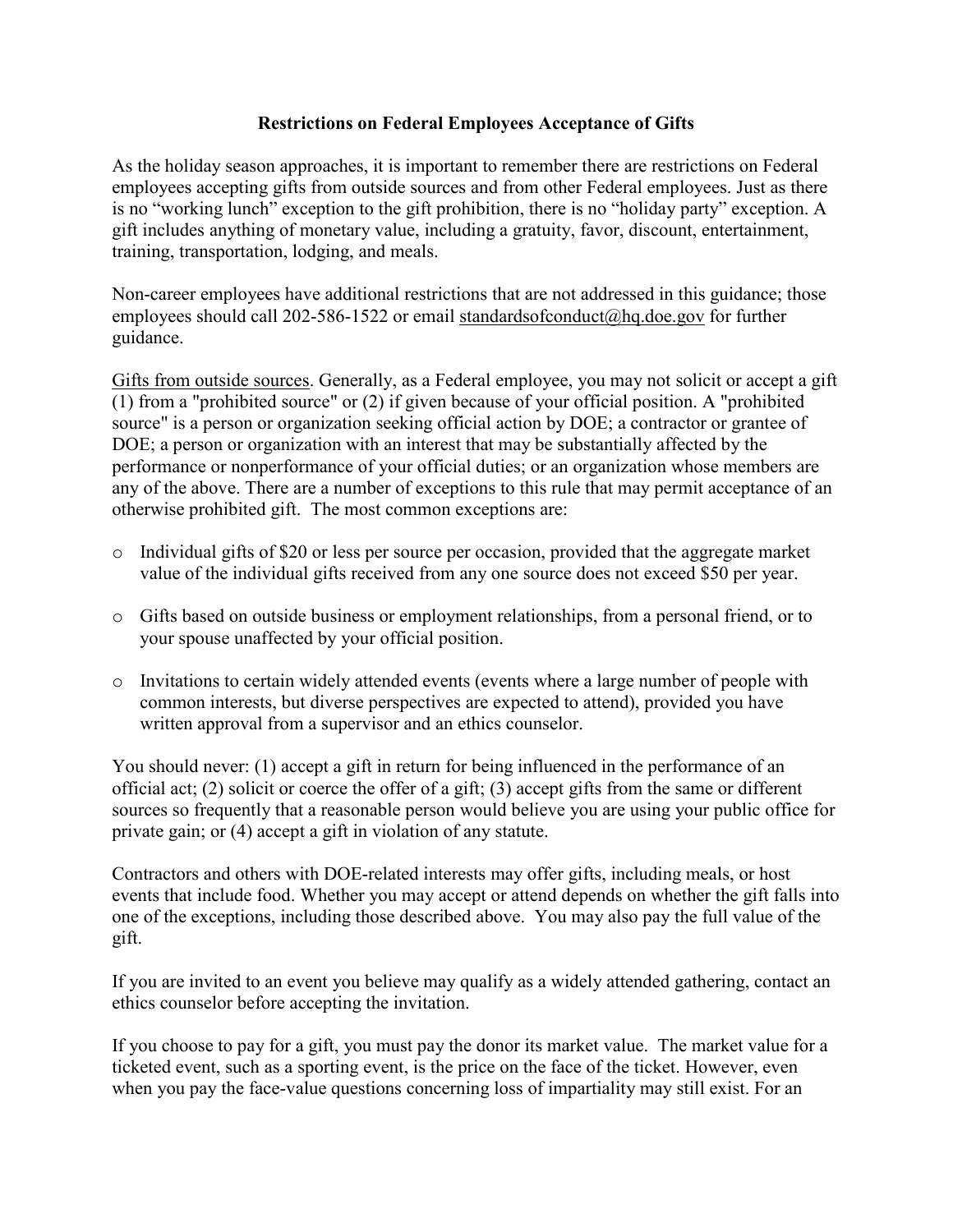event without tickets, such as a dinner or reception, the market value is the per person cost of food, beverages, and entertainment. You may not accept a gift by paying the amount that exceeds the \$20 limit.

If you are offered a meal as a gift, be wary of situations where the host quotes the value at a suspiciously low price, or one off the top of his or her head. It's your responsibility to verify that the value of the meal does not exceed the \$20 limit.

Remember, even if a gift exception applies, it is always appropriate to decline a gift, if acceptance would result in questions regarding your integrity or impartiality. Among the factors you should consider when making this decision are the value of the gift, the timing of the gift, and whether accepting the gift gives the donor additional access to DOE employees

Gifts between employees. Generally, you may not give a gift to your supervisor, or others in your management chain, and employees may not accept a gift from another employee receiving less pay, unless the gift is given under one of the following situations:

- Gifts of \$10 or less on certain occasions when gifts are traditionally given or exchanged.
- Food and refreshments shared in the office.
- Personal hospitality at one's home and gifts given in connection with the receipt of personal hospitality from a supervisor, if it is of the type and value customarily given on such occasions.
- Special infrequent occasions (such as marriage, illness, retirement, or the birth or adoption of a child). In this case voluntary donations of nominal amounts may be solicited for a group gift.

#### **Frequently Asked Questions**

#### **Office Parties**

• *May we have an office "gift exchange" or "gift swap*?" **Yes.** All employees, including supervisors, may participate in gift exchanges if each gift is valued at \$10 or less.

• *May we pool contributions of \$10 or less per person to purchase a holiday gift for our supervisor?* **No.** Holidays are not special infrequent occasions because they occur annually.

• *May we collect contributions for an office holiday party?* **Yes.** You may collect voluntary contributions for holiday parties. Employees who wish to attend a party may be required to contribute a set amount to pay per-person costs. However, supervisors should not author a solicitation and can **never** require contribution to and participation in a holiday party.